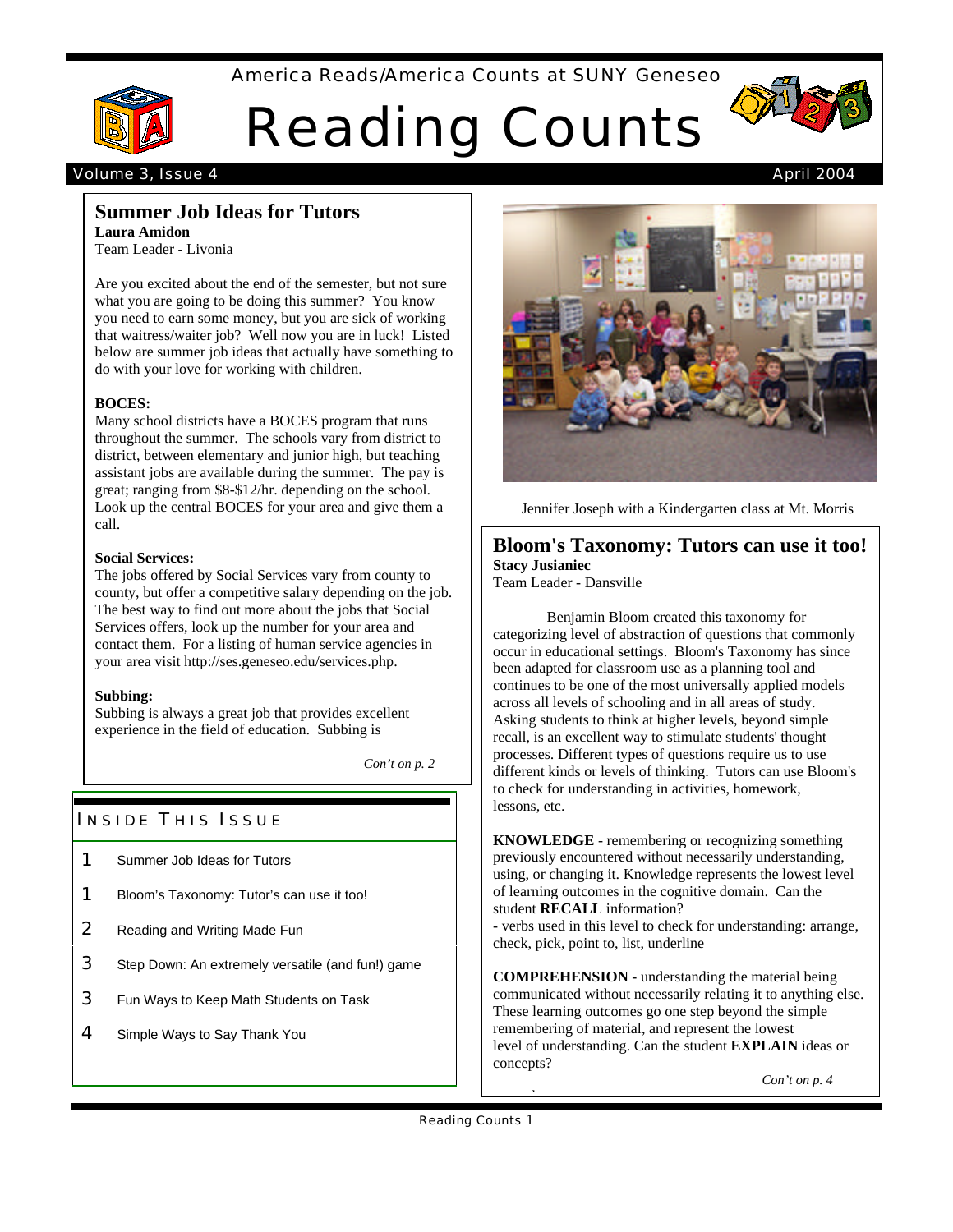### **Summer Jobs,** *con't from p. 1*

about a two-month job, but pays about \$10 an hour/ \$80 a day. The subbing requirements are also different in each school district, so you may want to check with your local district office to see if you are qualified.

### **Kaplan Test Center:**

Kaplan looks for individuals who would be interested in tutoring other students taking the SATs. They are looking for people who did well on the test themselves and offer a competitive salary. There is even a test center located right in Rochester. To find out more, or to fill out an application, go to http://www.kaplan.com/.

# **Summer Camps:**

There are hundreds of summer camp job opportunities all across New York State. These range from overnight to day camps. A wonderful website that lists a few of these jobs, descriptions, and salaries is

- http://summercampstaff.com/.
	- **Camp Good Days and Special Times** is located on Keuka Lake and is looking for summer camp counselors. You can fill out an online application at

http://www.campgooddays.org/ under the opportunities category. Addresses and phone numbers are also located on the website.

# **America Reads/Counts:**

There is also a summer work study option if you qualify and are working within a summer school program in your own area. If the program is literacy based, SUNY Geneseo can pay 100% of your salary to work there. Other community service programs may be eligible to have 75% of your salary paid by Geneseo and 25% by the agency. To find out more about this program contact Andrea DiGiorgio at 245-5734.

There are many other summer job opportunities out there specific to your needs and location. Fortunately, Student Employment Service maintains a lot of contacts with current employers of summer help. Please call for an appointment at 245-5734 if you'd like to speak to someone in person. Student Employment Service has also put together a wonderful website that may also help lead you in the way of a summer job; check it out at http://ses.geneseo.edu/ Check under both parttime/summer job opportunities and internships.

Good luck with your summer job search and have a wonderful summer!



# **Reading and Writing Made Fun Jennifer Joseph**

Team Leader - Mt. Morris

Often times, as a tutor you may find that some children can read the words of a text but have difficulty retelling you what they have just read. Here are a few strategies to elicit better comprehension from your young readers. These are great ways to make reading and writing fun for both the students and yourself as you increase your student's reading competency!

*Story Impressions*: In this activity, students anticipate what the story might be about. Before reading the story with your student, on separate index cards compile clue words associated with the setting, characters, and events in the story. Have the students use the clue words to write their own version of the story before they read it. Let them read their story aloud to you. As you read the actual story with them, prompt your students to think about the differences and similarities among their story and the real story and discuss afterwards. This activity is a creative way for students to use their imaginations and predicting skills, so that they may focus on what they are reading better.

*Questioning the Author*: For this activity, have your students think about questions that they would pose to the author as you read a book. Then have your students compose a letter of their own to the author, including these questions. Even more exciting for the kids, if you can send the author their letter and see if you get a response. This gives students the opportunity to think about what they are reading and the opportunity to explore their letter writing skills at the same time!

*Produce a StoryBook*: Students love to be authors and publishers. If your student is reading a book with a pattern, rhythms, or rhyme pattern, have your students create one of their own in a book format. Likewise, if you are reading a mystery or a certain type of book, have them create their own version in a book written just by them. It's a great way for kids to express their ideas and engage in the brainstorming, rough draft, editing/revising and publishing components of writing.

*Dialogue Journals*: Set up a journal system in which your students can converse with you. Every time you visit for a tutoring session you can respond back with comments and questions. This is a great way for students to communicate their thoughts and ideas in writing with you in between visits. Also, it may give you a better outlook on your student. This a great way to develop a strong tutor-student relationship.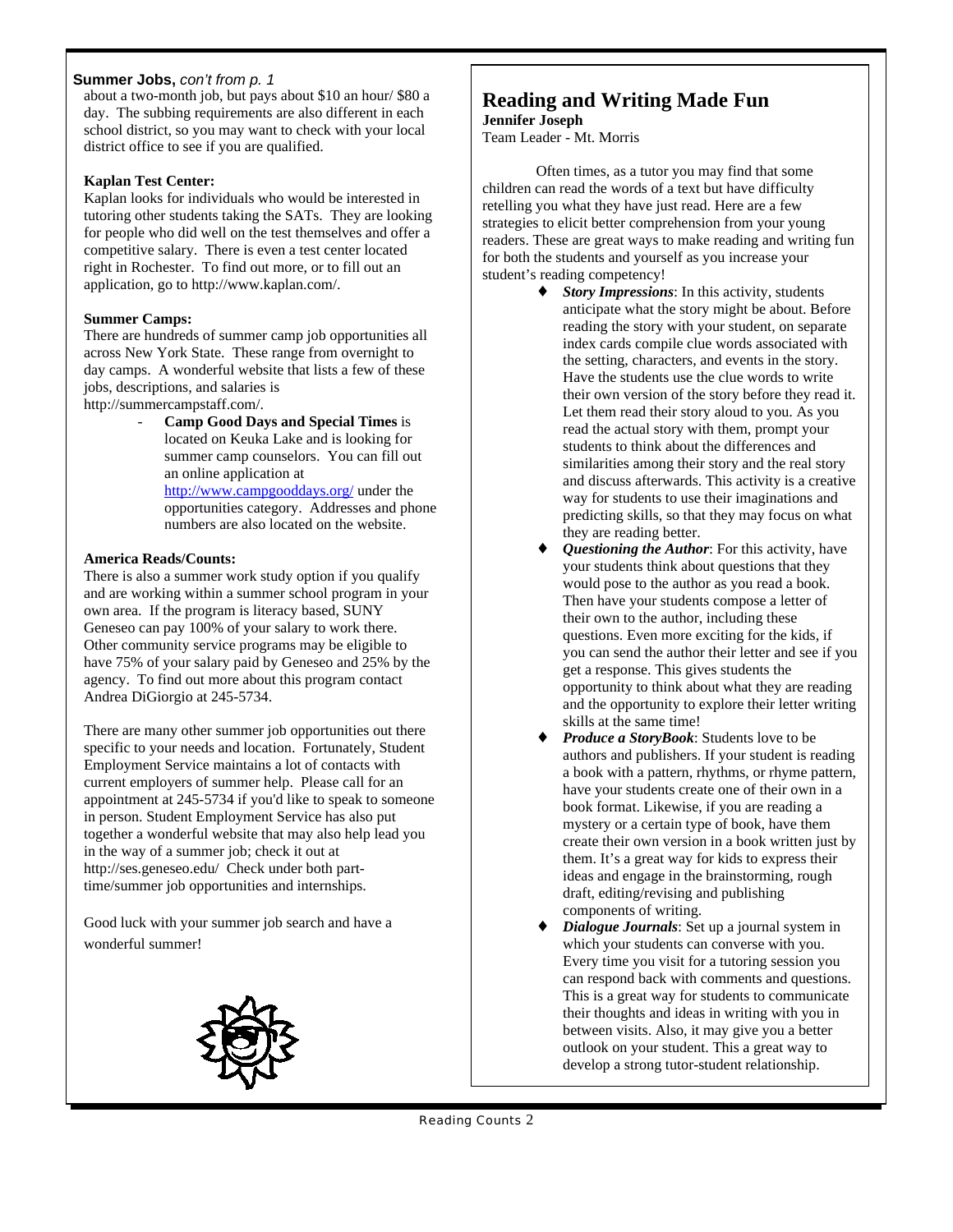# **Ideas and Activities**

# **"Step-Down": An Extremely Versatile (and fun!) Game Noelle Rich**

Team Leader - Geneseo

I first saw the game "Step-Down" being played with first graders, who were practicing counting by fives. I realized that this game could be adapted to basically any list of facts that must be memorized in a certain way, and could be used in any subject. It is similar to "around the world".

#### **How it works**

All of the students stand in a circle. It is predetermined which direction they will travel (clockwise or counter clockwise) as well as what the "step-down" thing will be. The teacher points to the first student. Let's say the students are memorizing vowels, and the step-down letter is "u". The first student would say "a", the second "e", and so on. The student who has to say "u", would then "stepdown" and is out. If a student makes a mistake, he or she must step-down, and the next student will start over. Finally, there is a "face off" between the two remaining students, and whichever student is not forced to step-down is the winner!

#### **Why should tutors use step-down?**

Step-Down is a fast-paced, exciting game that truly helps students memorize facts or numbers. The repetitive nature of the game is beneficial to all students. Often times, students create a rhythm while playing step-down, which allows musically intelligent students to learn in a way that is best for them. Students who may have trouble sitting still will appreciate the fact that this game gets them out of their seats. However, this game *does* have a tendency to become competitive, so teachers should make sure that they are modeling encouraging behavior towards all the students. Also, because the games can be modified to end quickly, there are many opportunities for every student to be a winner! I recommend this game for students from first to fifth grade.

# **Fun Ways to Keep Math Students on**

**Task By Emily Tatar**

Team Leader – Avon/Perry

Often times, we as teachers and tutors, find that students' attention spans are getting shorter and shorter. Students get bored with situations where the teacher is spewing out information at them, especially in math. Since math is a subject that must be *taught* in order for it to be learned, it is easy for math to be taught in a teacher/lecture style.

In order to fade away from this dull method, we must find a way to engage students so that math is something that actually appeals to students. If we put the student in a different position, other than just sitting at their desk and learning, they might be more interested and less bored with math. The position that the student can be put in is the role of the Math teacher.

A perfect example of this would be when teaching multiplication facts. When teaching doubles (math facts), many teachers/tutors use rhymes to help students memorize multiplication facts.

EX) 8x8= 64 "I ate and ate til I was sick on the floor, so eight times eight is sixty four."

You can present this as an example and then have the student create their own rhyme and teach it to others to learn. Here, the student is actively involved in learning math, and assumes the teaching roles, rather then the boring everyday student note taker that is easily side tracked.

This is just one example of the student taking on the challenge of learning *and* teaching math. This style can be applied to several different math topics as well as any other subject where students easily wander off task.